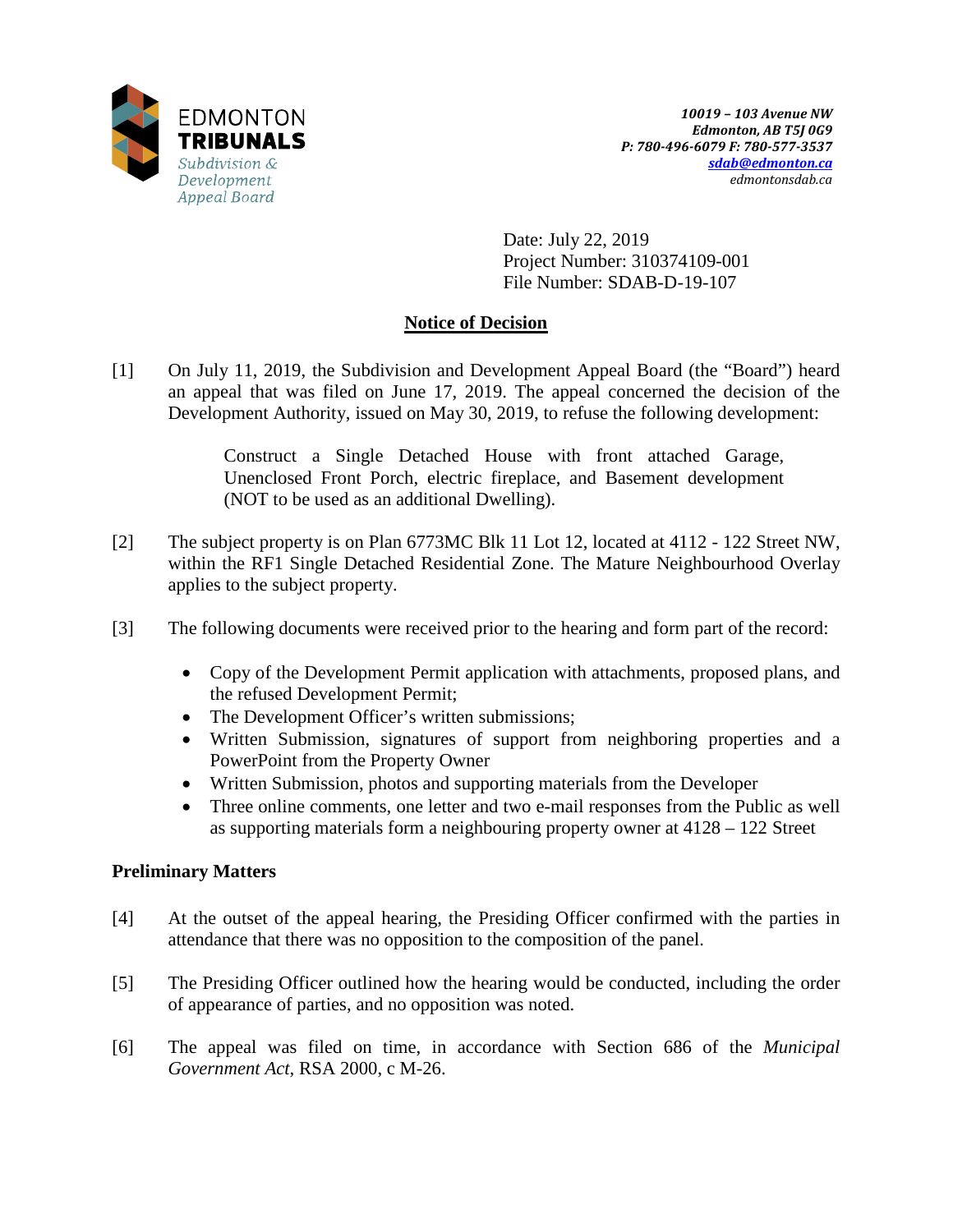### **Summary of Hearing**

- *i) Position of the Appellant, C. Ma / N. Singh*
- [7] C. Ma and N. Singh are the property owners. They value family and community and respect the due process that they were required to follow regarding this proposed development.
- [8] They are requesting that they be permitted to build a front attached garage as it would best meet the requirements of their family:
	- a) This would allow for a large play area in the backyard for their children. It is not safe for children to play in the front yard due to concerns relating to traffic and strangers.
	- b) Traversing a back lane to access a rear detached garage can be difficult in the winter due to the possibility of getting stuck in the snow.
	- c) A front attached garage would improve access for their aging parents, who may possibly reside with them in the future. Both her father and father-in-law have health concerns that make accessing the home through a rear detached garage difficult.
- [9] They understand that building a home in a mature neighbourhood has impacts on current residents. They plan to become part of the community and develop strong relationships with their neighbours.
- [10] They have taken care to design a home that is not intrusive and fits in with the character of the neighbourhood. Ms. Ma used a PowerPoint presentation to show that their proposed development is similar in design to the immediately adjacent property to the north.
- [11] The Appellants have tried to reach out to all property owners within the 60 metre notification radius.
	- a) They obtained overwhelming support and submitted signatures of support from 27 residences.
	- b) They used the adjacent home located at 4116 122 Street as inspiration for the design of their own home, yet the neighbor at 4116 does not support their development.
	- c) The owner at 4124 122 Street originally supported their development but has since submitted an on-line response in opposition.
- [12] Building a home in accordance with bylaws and building codes is not their expertise and they have found the process to be confusing. When the development was first refused they tried to work with the Development Officer to come up with revisions to mitigate any concerns; however, their efforts were declined. They were advised that if they wanted to present revisions they would have to submit a new application in six months'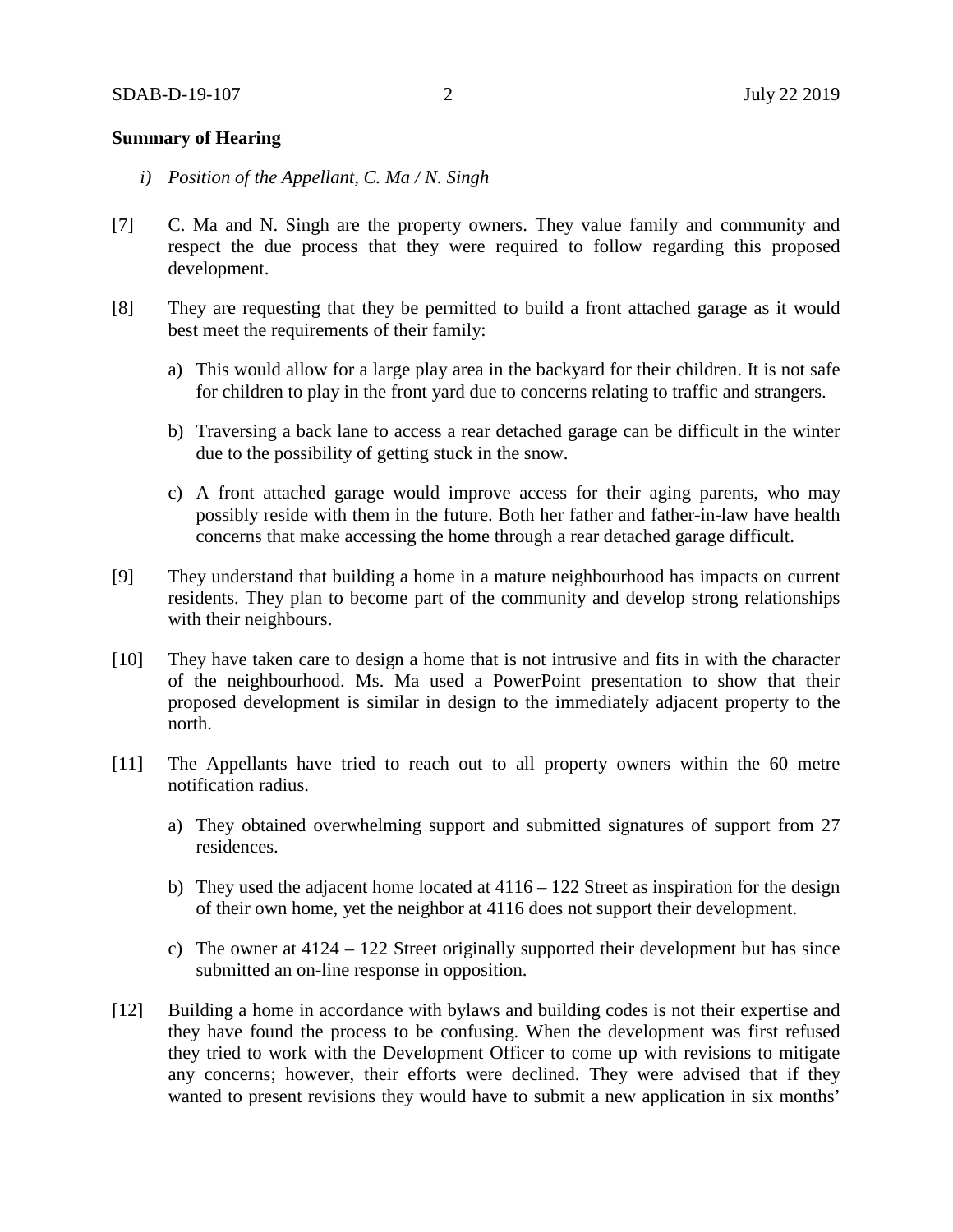time. This left the Appellants with no other option than to appeal. Should this appeal be denied, the possible six month delay has been a great cause of anxiety for them.

- [13] The Appellants provided the following responses to questions from the Board:
	- a) They purchased the property about a year ago and are currently living in a downtown condo.
	- b) They understood they were purchasing in a mature neighbourhood and that the development review process would be lengthy. However, they love Aspen Gardens, have family a few blocks away and like the schools in the area. They noticed that there are quite a few homes in Aspen Gardens with front attached garages so they did not think it would be an issue for them.
	- c) While they acknowledge that regulations exist for a reason they believe their development will not disrupt the neighbourhood and they hope the Board will consider the overwhelming support they have received.
	- d) Their yard is slightly irregular in that it is wider at the front and narrows toward the back. It was not their intention to build outside of the permitted building pocket. After they found out variances were required they tried to go back and work with the Development Officer to redesign the home to fit in the pocket.
	- e) Their biggest concern is that they be allowed to have a front attached garage.
	- f) They did not contact the community league during their neighbourhood consultation.
	- *ii) Position of the Appellants' Developer, Kanvi Homes*
- [14] T. Huizinga, E. Lomeland, and F. Virani, of Kanvi Homes appeared as the builders for the proposed development.
- [15] The development, per the original plans submitted, requires seven variances, six of which relate to side setbacks or side projections. Kanvi Homes used the plot plan to illustrate that the deficiencies in the side setbacks are less intrusive than what appears on the refused permit. On the south property line, only a small portion of the house infringes on the required setback, and on the north property line, the setback is only infringed upon by the length of the garage.
- [16] There was never any intention to not comply with setback regulations and Kanvi Homes felt that better guidance could have been provided in their pre-application meeting with the City. When they tried to rectify the deficiencies, they were informed that the Development Authority would review new plans only as a part of a new application. Kanvi Homes submitted an email exchange between F. Virani and the Development Officer showing Kanvi Homes' efforts to resolve the deficiencies prior to the hearing.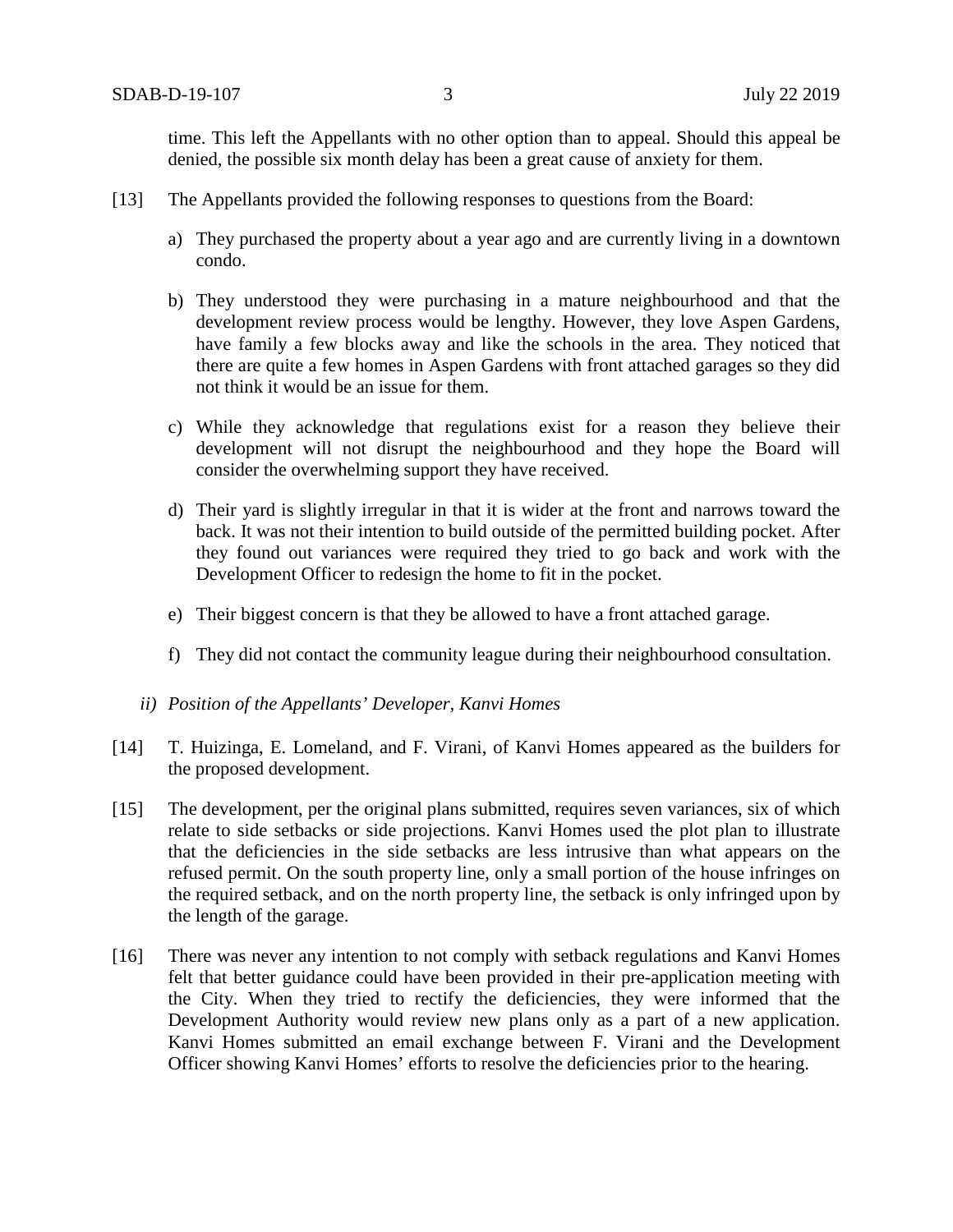- [17] The excess in the allowable side eave projections only applies to the main floor of the house and only to portions of the home. The remainder of the house is set back significantly. The plans call for standard 24 inch overhangs, which will not protrude over the side fence.
- [18] The proposed building will be similar in Height to the existing bungalows and single storey homes in the area, and will not tower over any neighbouring properties.
- [19] The main point of contention is the front attached garage. There are a number of front attached garages along the street and in the neighbourhood as a whole, both in new and existing construction. A map overview of the Aspen Gardens neighbourhood shows that close to 50 percent of the homes either have a front attached garage or front drive access despite the presence of a rear lane. The reverse pie shaped lot is conducive to construction of a front attached garage.
- [20] While neighbours expressed concern that the proposed front drive would alter traffic flow on the existing streetscape, Kanvi Homes submits that one additional front driveway will not drastically alter how the street is used. Their clients will likely be approaching their driveway slowly, knowing there are other young families in the area.
- [21] Another concern raised is that front driveways are used as collecting grounds for trailers, boats and abandoned vehicles. This is not the intention of their clients.
- [22] The results of their clients' community consultation are summarized on a map included with the additional documents submitted prior to the start of the hearing. The majority of the neighbourhood is in support of the entire project and a few are specifically in support of the front garage.
- [23] The adjacent property in opposition at 4116 was constructed in 2012 and also has a double front attached garage. Kanvi Homes acknowledged that zoning and overlays may have been different in 2012; however, 4116 served as an inspiration for the overall architectural style of the proposed development. The proposed development will utilize modern construction with large windows and trim bands while at the same time staying within the style of the neighbourhood.
- [24] They had used the requirements of the RF1 Single Detached Residential Zone when drawing the plans and the proposed development is set back more than the majority of the houses in this neighbourhood. Due to the shape of the lot and the requirements of the Mature Neighbourhood Overlay, there are deficiencies in the required setbacks and projections.
- [25] Kanvi Homes provided the following responses to questions from the Board:
	- a) They are not asking the Board to approve the revised drawings presented today, which are incomplete. The revised drawings are intended to demonstrate their willingness to work with the Development Officer. The Chair confirmed that the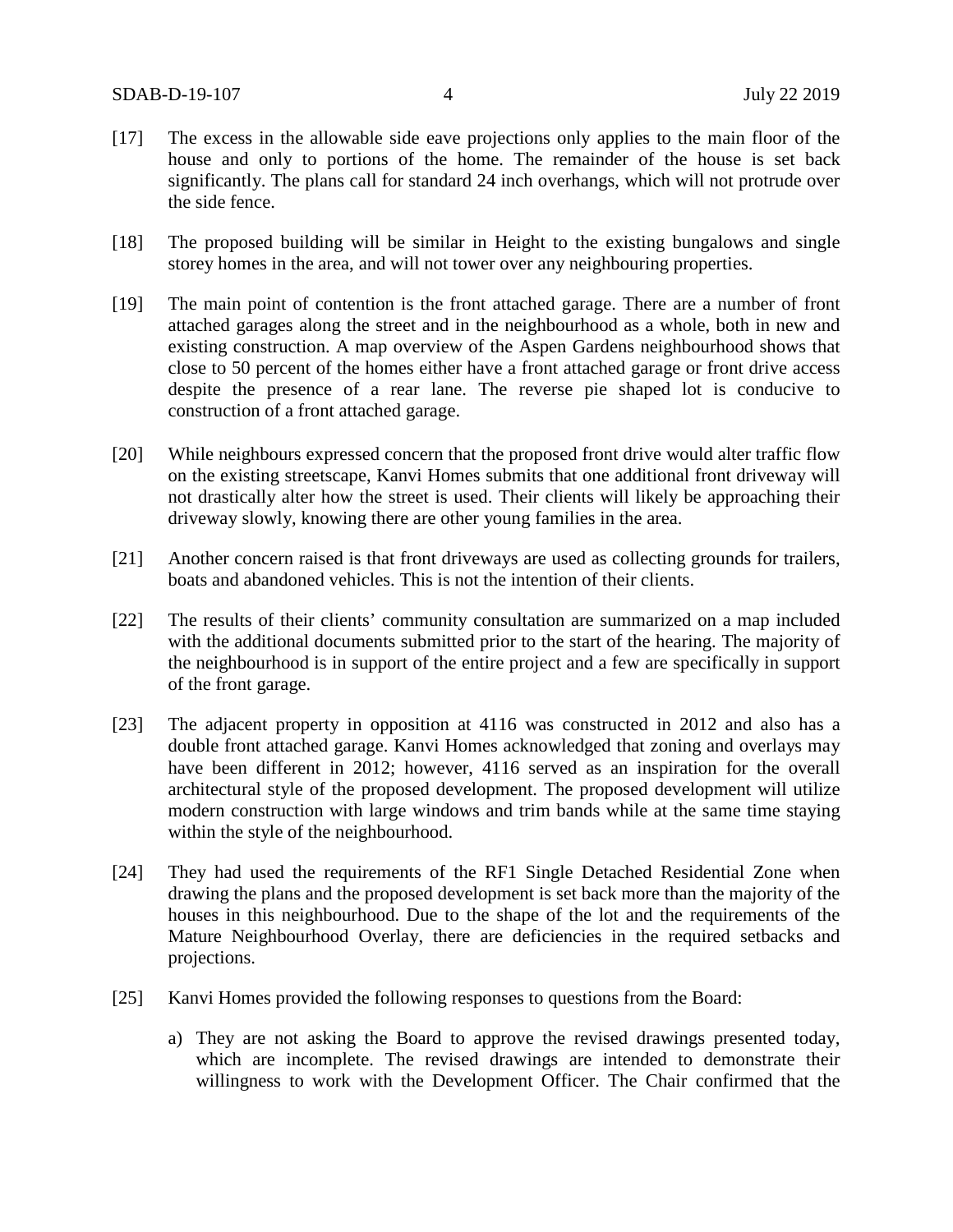Board does not approve revised plans that have not been reviewed by the Development Authority.

- b) Three existing large trees at the front of the property were removed to allow the previously existing house on the site to be moved to another site, rather than being demolished and taken to the landfill. The City indicated that they were fine with these trees being removed as long as they were replaced once the new development was built.
- c) Kanvi Homes did not consult directly with the community league in this case because many neighbours supported the development.
- d) The Chair noted that the current version of the Mature Neighbourhood Overlay states that no front access will be permitted where an abutting lane exists. Kanvi Homes is aware that the Mature Neighbourhood Overlay was revised in 2017 and many variances that were previously allowed have been removed.
- *iii) Position of an Affected Property Owner in Support of the Appellant*
- [26] A. Bourgeois owns property four doors down from the Applicants. He is in support of their application and drafted several sketches to support this position.
- [27] This project meets the requirements of the underlying zone. However, because of the Mature Neighbourhood Overlay requirements, it does not meet the side yard setback requirements.
- [28] The Appellants' request for front access is well within what other neighbours are doing. Mr. Bourgeois used an overhead map to show which neighbours in the immediate vicinity use the lane and which use the front street to access their properties.
- [29] He used a series of diagrams to show what could be constructed in relation to what is being proposed. The proposed non-conforming development, including the garage, will cover only 26.7 percent of the site. A fully conforming development could cover up to 40 percent of the site without requiring any variances. Also the proposed development is well below the maximum allowable height. A totally conforming house could be built 1.3 metres taller. The Appellants are being careful to have the least possible negative impact on the neighbourhood. If this project is refused, it is his fear that something that has a much greater negative impact on the neighbourhood will be built on this site.
- [30] Mr. Bourgeois submitted a photo of a house in Aspen Gardens that is currently under construction to show what could be built on the site without the requirement of any variances.
- [31] While he was originally upset about the trees being removed from the front of the property, he agrees that moving the existing house to be used elsewhere is a much better option than demolishing it and moving everything to the dump. He is satisfied that the trees will be replaced once construction is completed.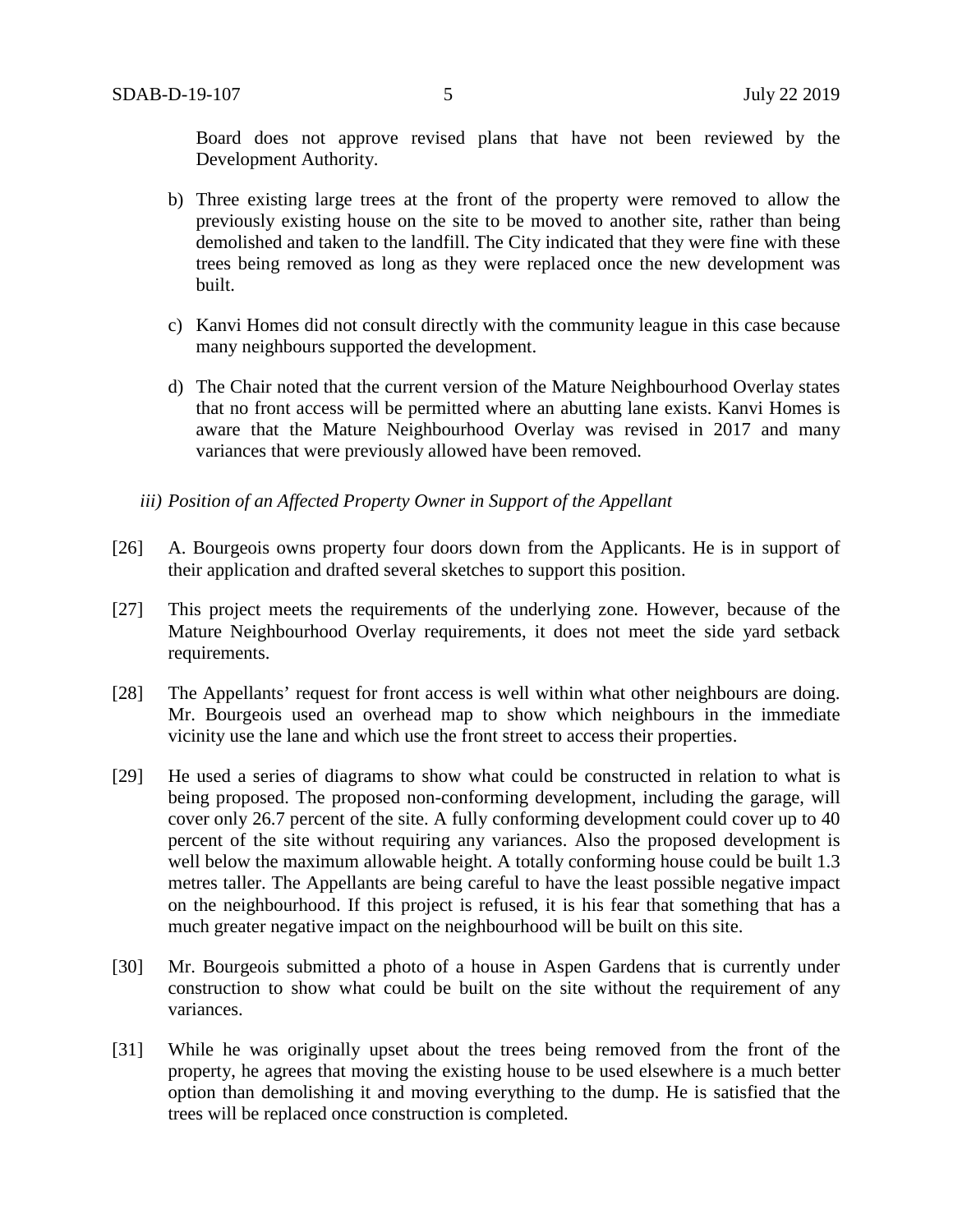- [32] In his view, it is unfair that the Development Officer concluded that the need for seven variances is a clear indication that the proposed development is unsuitable for the site. This project should be looked at more subjectively, since only a small portion of the site is affected.
	- *iv) Position of the Development Officer, R. Zhou*
- [33] The Development Authority did not attend the hearing and the Board relied on Mr. Zhou's written submission.
	- *v) Position of a property owner opposed to the development, R. Belik*
- [34] His family has lived directly across from the proposed development for 14 years. They have rear access to their garage and that is one reason they chose this area. A rear access garage reduces the traffic travelling on the front street because vehicles stay in the rear lane. Their front street is very quiet.
- [35] They have never had any issues with getting stuck in the lane. Garbage is picked up from the rear and the lane is serviced very well.
- [36] The home at 4116 is the only one with a double front attached garage; all of the other front drives on the street are to single vehicle garages. The home at 4116 was built prior to the amendments to the Mature Neighbourhood Overlay.
- [37] Many people in the neighbourhood have rear detached garages and there are no safety concerns. This area is safe with low crime statistics.
- [38] After the house was moved from the subject site a safety fence was put up and there was no attempt made to clean the site up until he complained to the City. Fiberglass insulation was blowing from the yard for several months.
- [39] He is not in support of a front attached garage and he stated that Councillor Walters also supported this position. The Mature Neighbourhood Overlay exists for a reason and there is no reason a rear detached garage cannot be built.
- [40] Mr. Belik provided the following response to a question from the Board:
	- a) He acknowledged that even if the proposed development had a rear detached garage the occupants of the house would likely drive down the front street prior to entering the alley to access the rear garage.
	- *vi) Rebuttal of the Appellant*
- [41] The Appellants were not previously aware of Mr. Belik's concerns. While they had approached his residence on two separate occasions, they were unable to connect with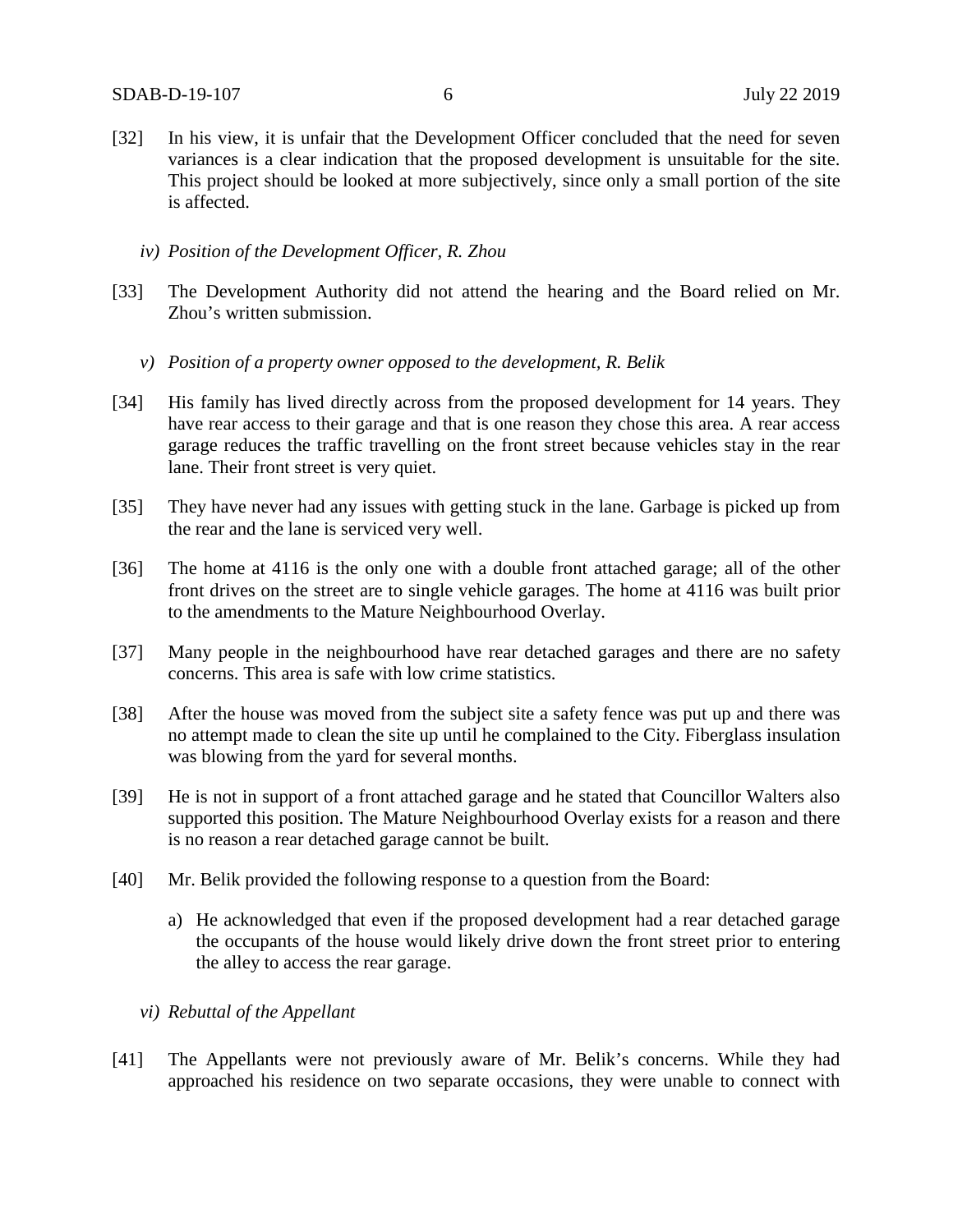him. They do not share the same rear lane with Mr. Belik as he lives across the street, so they cannot speak to the condition of his rear lane.

- [42] Even if they had a rear detached garage their logical approach would be to travel down the front street and then through the alley; a rear garage would not lessen traffic on the front street.
- [43] Kanvi Homes acknowledged that it took a couple of months before the site was cleaned, but all debris has now been removed. Ms. Ma had provided her personal contact information to both immediately adjacent neighbours. Her personal phone number and email were also posted on the site but no one had contacted her with any concerns. Kanvi Homes takes full responsibility for their builds.
- [44] Front driveways provide parking areas for visitors so that they do not use on-street parking.

### **Decision**

- [45] The appeal is ALLOWED and the decision of the Development Authority is REVOKED. The development is GRANTED as applied for to the Development Authority, subject to the following CONDITIONS:
	- 1. The development shall be constructed in accordance with the stamped and approved drawings.
	- 2. WITHIN 14 DAYS OF APPROVAL, prior to any demolition or construction activity, the applicant must post on-site a development permit notification sign (Section 20.5)
	- 3. Landscaping shall be installed and maintained in accordance with Section 55.
	- 4. The maximum Height shall not exceed 8.9 m, in accordance with Section 52 of the Edmonton Zoning Bylaw 12800. (Reference Section 814.3.5).
	- 5. Platform Structures located within a Rear Yard or interior Side Yard, and greater than 1.0 m above the finished ground level, excluding any artificial embankment, shall provide Privacy Screening to prevent visual intrusion into Abutting properties. (Reference Section 814.3.9).
	- 6. Single Detached Housing requires 1 parking spaces per dwelling; parking may be in tandem as defined in Section 6.1(112) (Reference Schedule 1 of Section 54.2).
	- 7. Frosted or opaque glass treatment shall be used on windows to minimize overlook into adjacent properties (Reference Section 814.3.8).
	- 8. The driveway shall not exceed a width of 7.4m (Reference Section 54.1.4.c).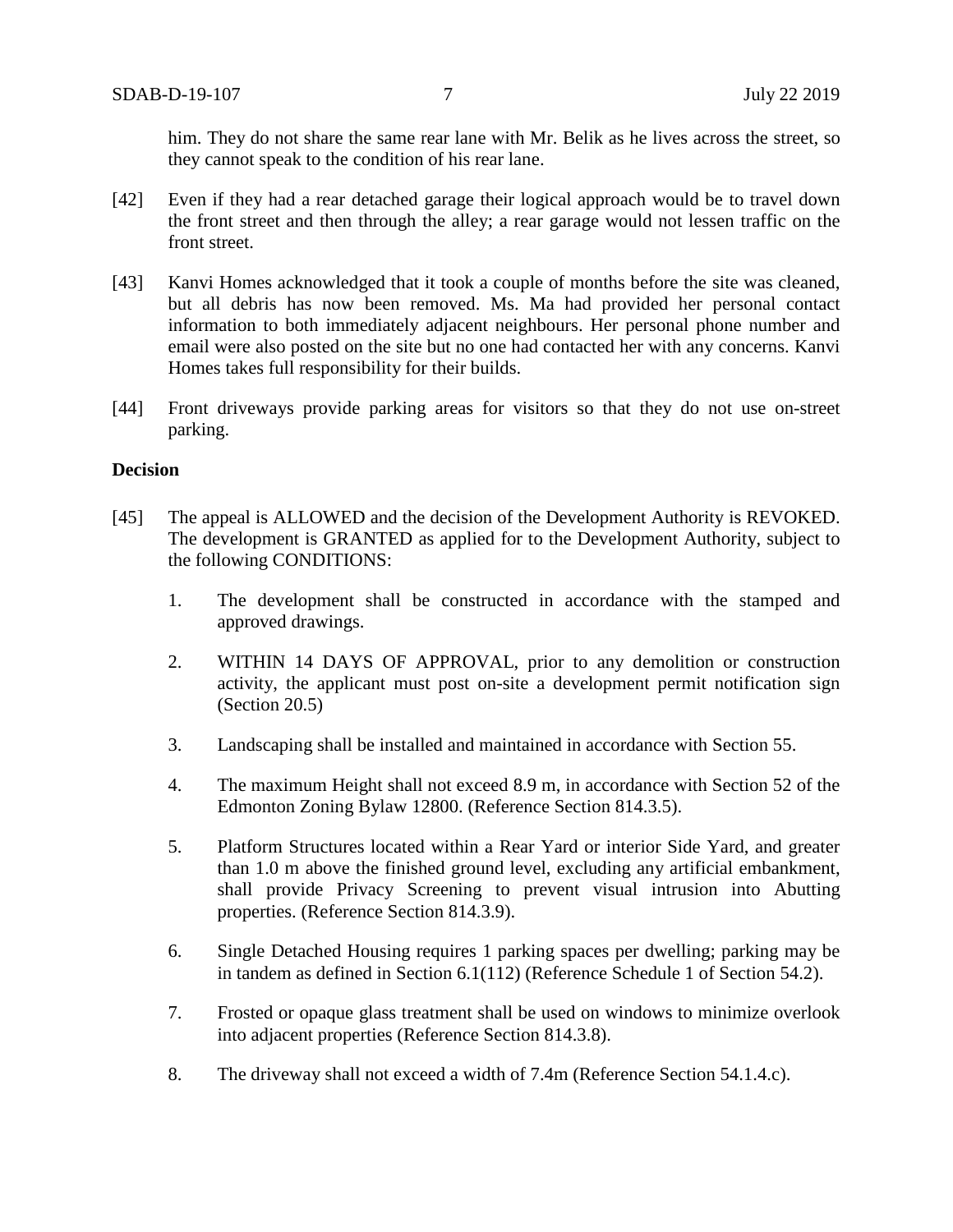- 9. The proposed Basement development(s) shall NOT be used as an additional Dwelling. An additional Dwelling shall require a new Development Permit application.
- 10. Dwelling means a self contained unit comprised of one or more rooms accommodating sitting, sleeping, sanitary facilities, and a principal kitchen for food preparation, cooking, and serving. A Dwelling is used permanently or semipermanently as a residence for a single Household (Reference Section 6.1).
- 11. Household means: one or more persons related by blood, adoption, foster care, marriage relationship; or a maximum of three unrelated persons; all living together as a single social and economic housekeeping group and using cooking facilities shared in common. For the purposes of this definition, two people living together in an adult interdependence relationship shall be deemed to be in a marriage relationship and each of the relatives of the parties to an adult interdependence relationship shall be considered to be related to the partners and to the other relatives thereof. One domestic worker or one boarder may be deemed the equivalent of a blood relative (Reference Section 6.1).
- 12. This development permit shall be revoked if the conditions of this permit are not met.

### **ADVISEMENTS**

- 1. Any future deck development greater than 0.6m in height will require development and building permit approvals.
- 2. Any future deck enclosure or cover requires a separate development and building permit approval.
- 3. Any future basement development requires development and building permit approvals.
- 4. Any future additional dwelling such as Secondary Suite shall require a separate development permit application.
- 5. The driveway access must maintain a minimum clearance of 1.5m from all surface utilities.
- 6. Lot grades must match the Edmonton Drainage Bylaw 18093 and/or comply with the Engineered approved lot grading plans for the area. Contact Lot Grading at 780-496-5576 or lot.grading@edmonton.ca for lot grading inspection inquiries.
- 7. Unless otherwise stated, all above references to "section numbers" refer to the authority under the *Edmonton Zoning Bylaw 12800*.
- 8. An approved Development Permit means that the proposed development has been reviewed against the provisions of this bylaw. It does not remove obligations to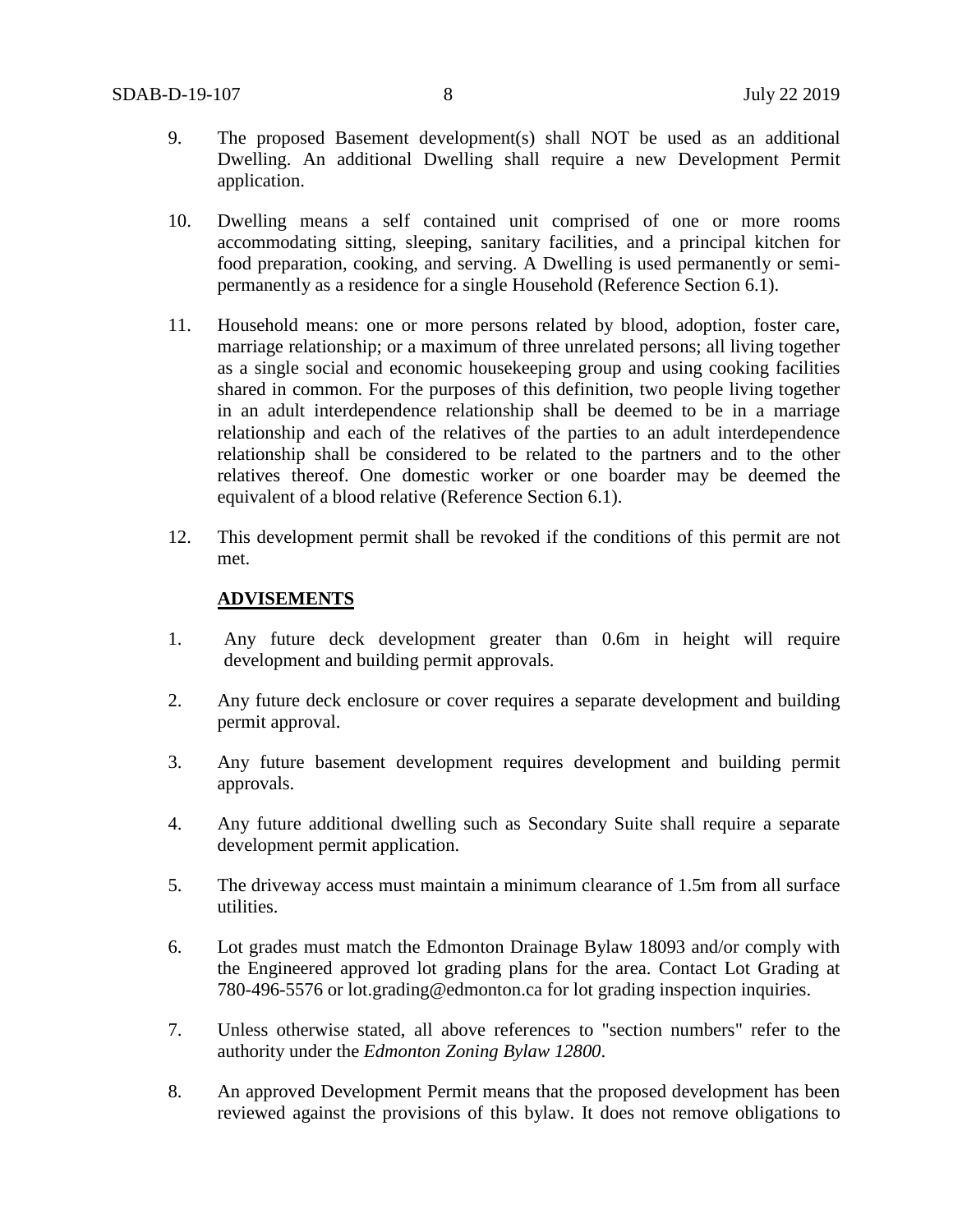conform with other legislation, bylaws or land title instruments including, but not limited to, the *Municipal Government Act*, the *Safety Codes Act* or any caveats, restrictive covenants or easements that might be attached to the Site. (Reference Section 5.2)

- 9. A Building Permit is required for any construction or change in use of a building. Please contact the 311 Call Centre for further information.
- [46] In granting the development the following variances to the *Edmonton Zoning Bylaw 12800* are allowed:
	- 1. The required total Side Setback of 4.1 metres (20 percent of the Site Width) per section  $814.3(3)(c)(i)$  is reduced by 0.9 metres to allow a required total Side Setback of 3.2 metres (16 percent of the Site Width).
	- 2. The minimum required interior Side Setback of 2.0 metres per section  $814.3(3)(c)(ii)$  is reduced by 0.4 metres to allow a minimum required interior Side Setback of 1.6 metres from the house to the property line shared with 4108-122 Street (south lot line).
	- 3. The minimum required interior Side Setback of 2.0 metres per section  $814.3(3)(c)(ii)$  is reduced by 0.4 metres to allow a minimum required interior Side Setback of 1.6 metres from the house to the property line shared with 4116-122 Street (north lot line).
	- 4. The requirement per section 814.3(17) that vehicular access shall be from the Lane where the Site Abuts a Lane is waived.
	- 5. Section 44.1 is varied to permit eaves to project as follows:
		- (a) 1.0 metres to the property line shared with 4108 122 Street NW (south lot line); and
		- (b) 1.0 metres to the property line shared with  $4116 122$  Street NW (north property lot line).
	- 6. The deficiency of 0.9 metres in the Total Side Projection is waived to permit a Total Side Projection of 2.0 metres.

### **Reasons for Decision**

- [47] Single Detached Housing is a Permitted Use in the RF1 Single Detached Residential Zone.
- [48] The Appellant submitted a landscaping plan and will be replacing the trees that were removed to allow the existing house to be moved off of the property.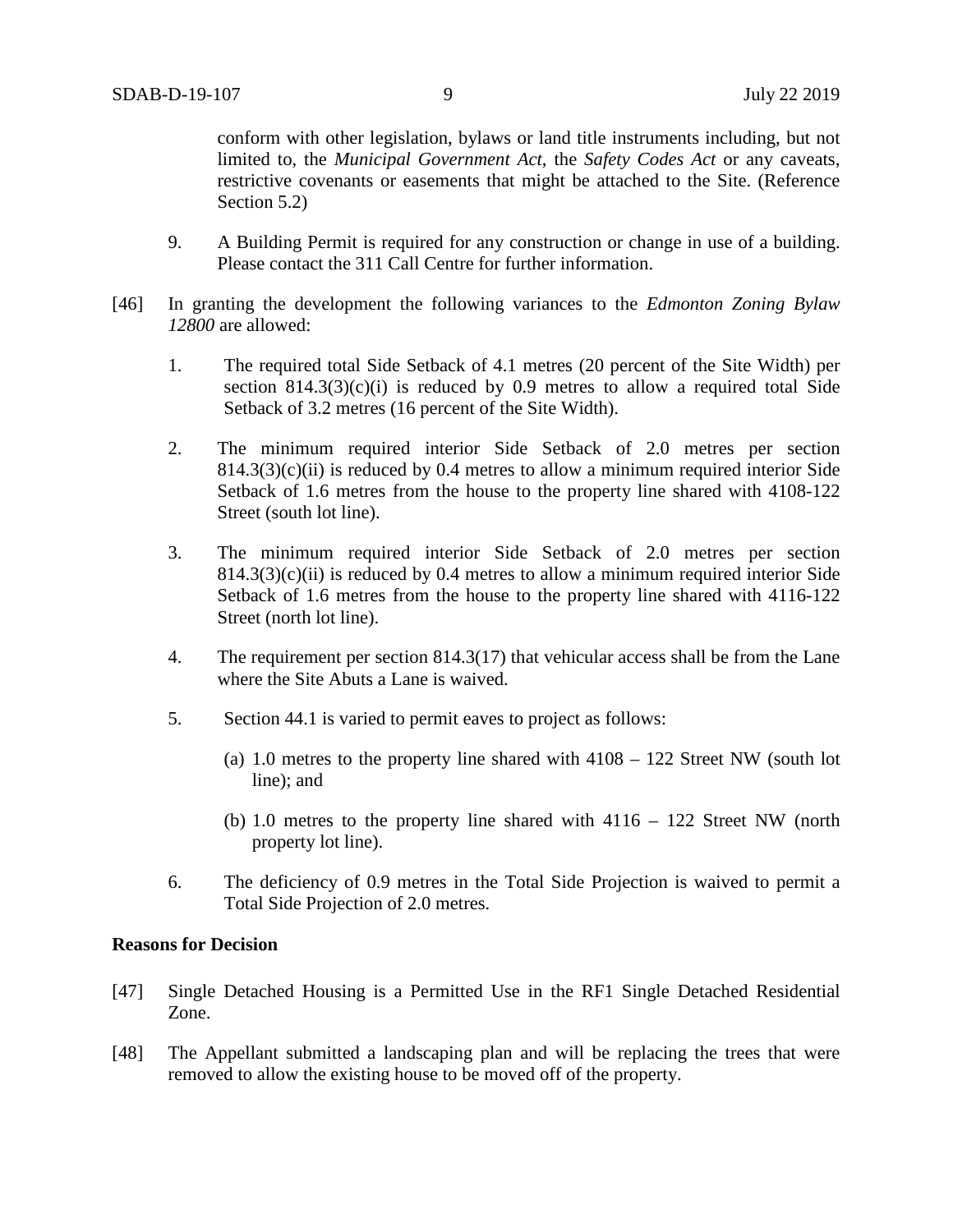- [49] There was strong neighbourhood support for the proposed development within the 60 metre notification radius. The Appellants submitted signatures of support from renters and/or owners of 27 neighbouring properties, and only three neighbours opposed the development.
- [50] The Board acknowledges that while there was some opposition to the development, three of the required variances related to side setback regulations and were minor in nature. These variances affected a small portion of the den along the south property line, and the length of the garage along the north property line. Also, these variances relate to projections that are at the first Storey level, not the entire Height of the building, which mitigates the impact of those variances upon neighbouring properties.
- [51] With respect to the required front access variance off 122 Street, the Board notes that in addition to the majority support of neighbours for the proposed development, the Appellant also presented evidence that there are a large number of properties with front attached garages or front drive access in Aspen Gardens, including the property immediately to the north.
- [52] Although a neighbouring property owner submitted that front access would alter traffic patterns and result in increased traffic along 122 Street, the Board is not persuaded by this argument. Based on a map of the subject area, the proposed development is located on a site that is near the terminus of 122 Street where it loops onto 41 Avenue. Should the Board refuse to grant the front access variance, it is more likely that the Appellants will drive the full length of 122 Street and a portion of 41 Avenue to access the rear lane. In contrast, should the Board approve the front access, the Appellants would not need to traverse the entirety of 122 Street and a portion of 41 Avenue to access their home.
- [53] The proposed development, including the front drive garage, is at 26.7 percent of site coverage, well under the permitted 40 percent. The proposed development is also considerably below what the maximum Height could be. The reduced footprint and the reduced Height all mitigate the required variances.
- [54] For all of the above reasons, the Board finds that the proposed development will not unduly interfere with the amenities of the neighbourhood nor materially interfere with or affect the use, enjoyment or value of neighbouring parcels of land.

Brian Gibson, Presiding Officer Subdivision and Development Appeal Board

Board Members in Attendance: Mr. M. Young, Mr. A. Bolstad, Ms. L. Delfs, Mr. J. Jones

cc: Kanvi Homes Development & Zoning Services – R. Zhou / A. Wen